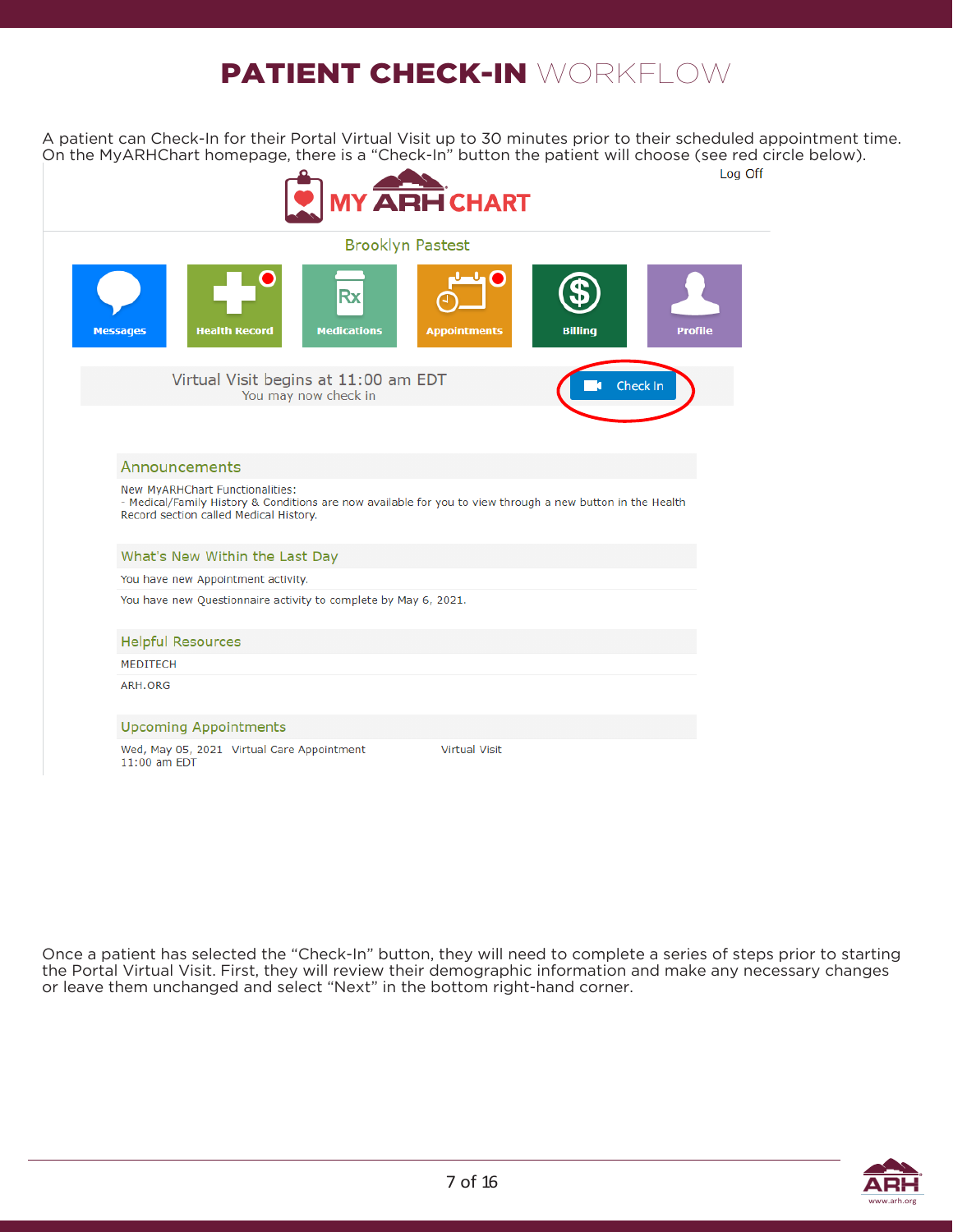|                                | MY ARH CHART                                                                  | Log Off     |
|--------------------------------|-------------------------------------------------------------------------------|-------------|
|                                | Brooklyn Pastest's                                                            |             |
|                                | <b>Appointments</b>                                                           |             |
| <b>Virtual Visit Check-In</b>  |                                                                               |             |
|                                | Please review and confirm your demographic information is correct. Learn More |             |
| <b>Step 1: Patient Profile</b> |                                                                               |             |
| Preferred First Name           |                                                                               |             |
|                                |                                                                               |             |
| Address                        |                                                                               |             |
| 123 Main Street Drive          |                                                                               |             |
|                                |                                                                               |             |
| City                           |                                                                               |             |
| <b>HYDEN</b>                   |                                                                               |             |
| State                          |                                                                               |             |
| West Virginia                  | v                                                                             |             |
| Zip code                       |                                                                               |             |
| 41749                          |                                                                               |             |
| Home Phone:                    |                                                                               |             |
| (606) 672-1122                 |                                                                               |             |
| Phone 2:                       |                                                                               |             |
|                                |                                                                               |             |
|                                |                                                                               |             |
| Cancel                         |                                                                               | <b>Next</b> |

The patient will then be able to review their identification (typically their driver's license). They can select "Yes" if there are no changes or select "Add Identification" if it needs to be updated. They will then select "Next".

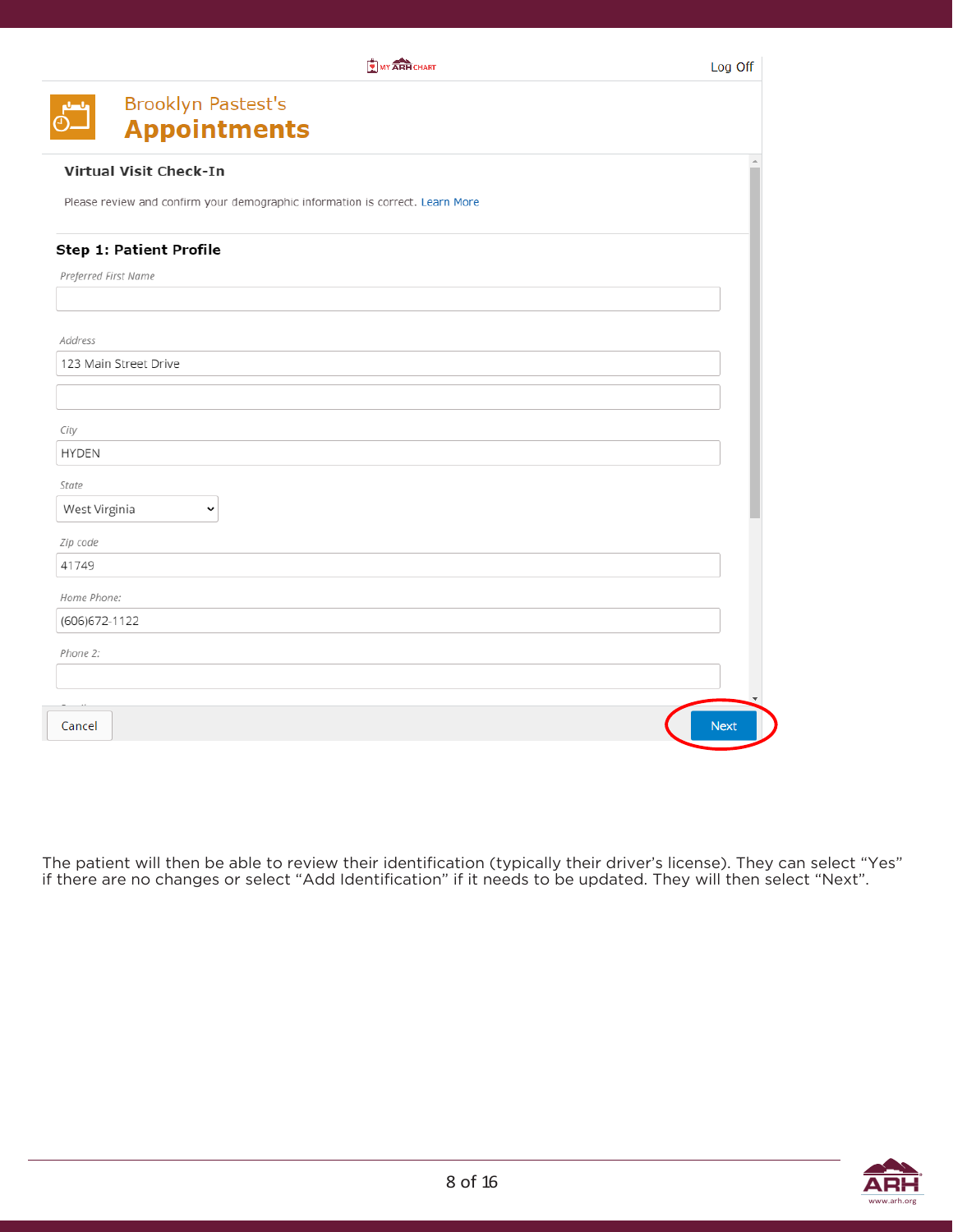

In Step 3, the patient will be able to review their insurance. They can select "Yes" if there are no changes or select "Add Insurance" if it needs to be updated. They will then select "Next".

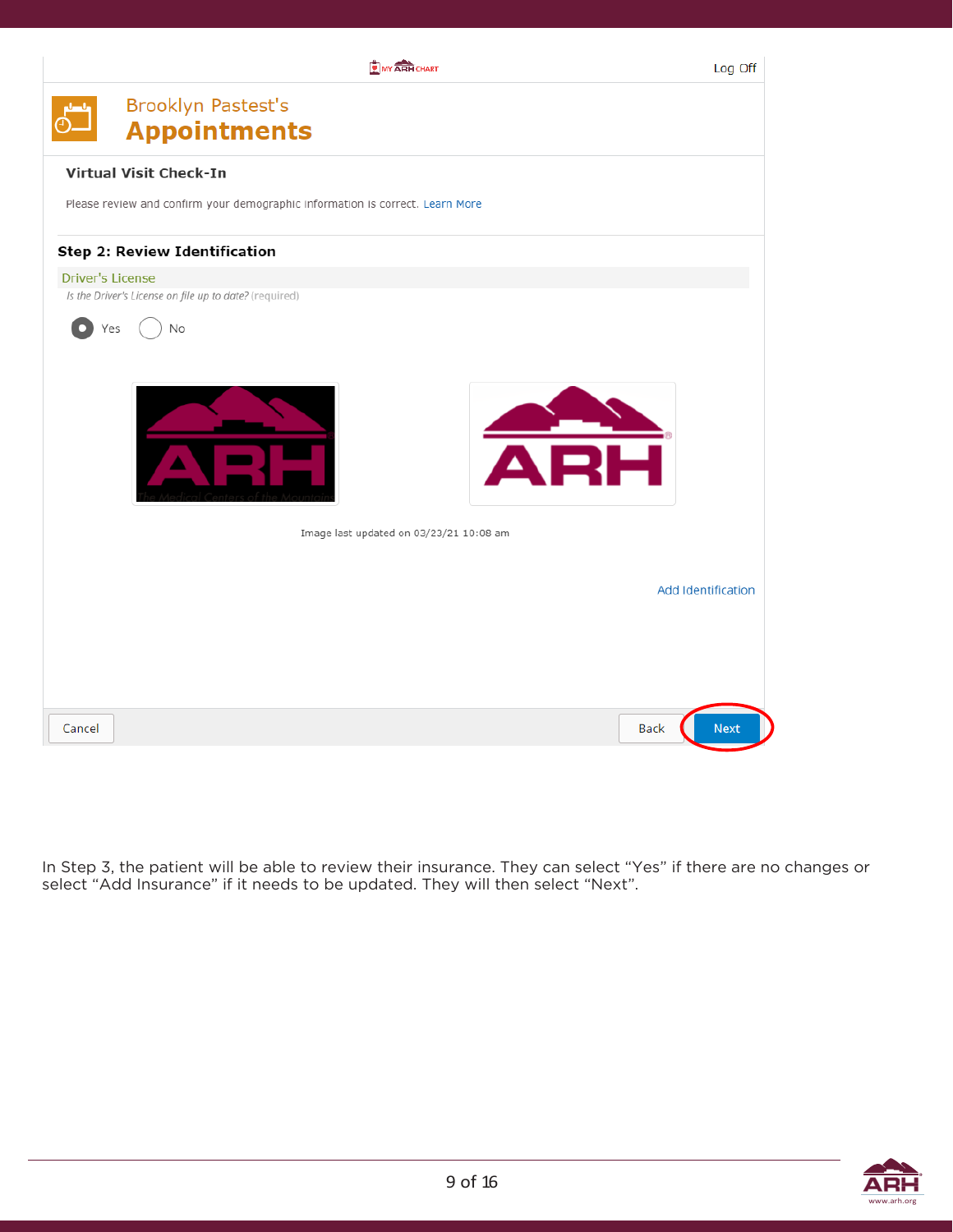

The patient will then be able to review their current medications and "Add Medications" or "Remove" medications (circled below). Any edits made to Medications will have to be consumed by clinical staff. If patients have no changes, they can select "Next".

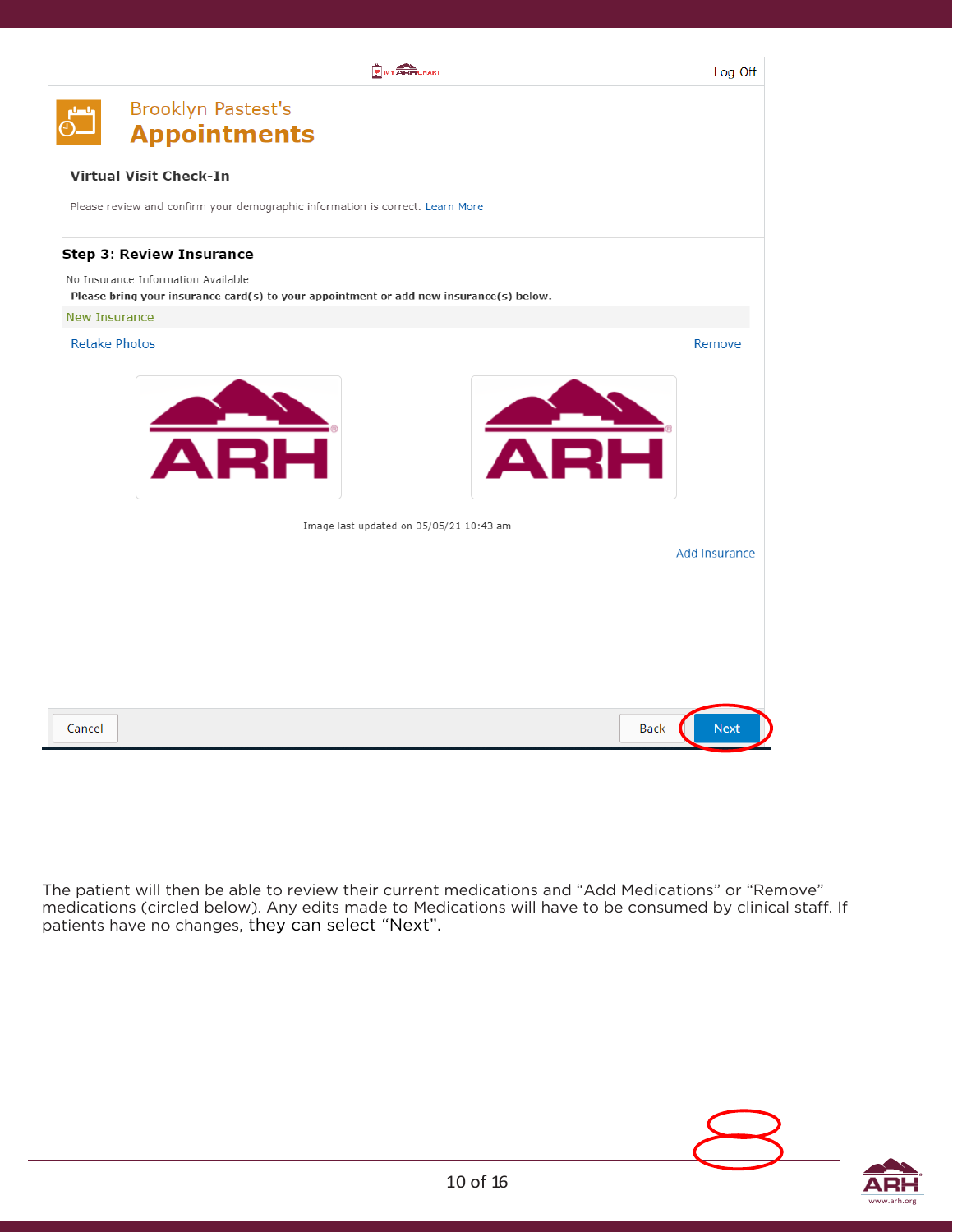| MY ARH CHART                                                                                      | Log Off                    |
|---------------------------------------------------------------------------------------------------|----------------------------|
| <b>Brooklyn Pastest's</b>                                                                         |                            |
| <b>Appointments</b>                                                                               |                            |
| <b>Virtual Visit Check-In</b>                                                                     |                            |
| Please review and confirm your demographic information is correct. Learn More                     |                            |
| Step 4: Review/Update Medications                                                                 |                            |
| <b>Medications</b>                                                                                |                            |
| diphenhydramine HCl (Benadryl) 25 mg<br>25 mg orally every 6 hours as needed for Allergy Symptoms | Remove                     |
| ibuprofen 200 mg<br>200 mg orally daily                                                           | Remove                     |
| ibuprofen (Advil) 200 mg<br>200 MG orally every 6 hours as needed for pain                        | Remove                     |
|                                                                                                   | <b>Add Medication</b>      |
|                                                                                                   |                            |
|                                                                                                   |                            |
|                                                                                                   |                            |
|                                                                                                   |                            |
|                                                                                                   |                            |
|                                                                                                   |                            |
|                                                                                                   |                            |
|                                                                                                   |                            |
|                                                                                                   |                            |
|                                                                                                   |                            |
| Cancel                                                                                            | <b>Back</b><br><b>Next</b> |

If the patient selects "Remove" on a medication, they will see the pop-up below. They can add additional comments and select "Submit" if they wish to remove a medication from the list.

|                   | <b>Remove Medication</b>                                    |  |
|-------------------|-------------------------------------------------------------|--|
| (B <sub>0</sub> ) | You are requesting to remove:<br>· ibuprofen (Advil) 200 mg |  |
| mg                | <b>Additional Comments</b>                                  |  |
| $6 \overline{}$   | no longer taking                                            |  |
|                   | <b>Submit</b><br><b>Cancel</b>                              |  |
|                   |                                                             |  |

The patient will then see the Medication(s) that they chose to remove listed under "Medications to Remove" (circled below). The patient will have the option to select "Cancel" if he/she no longer wants to remove the medication. The patient can select "Add Medication" to add a new medication or, if the patient is finished with

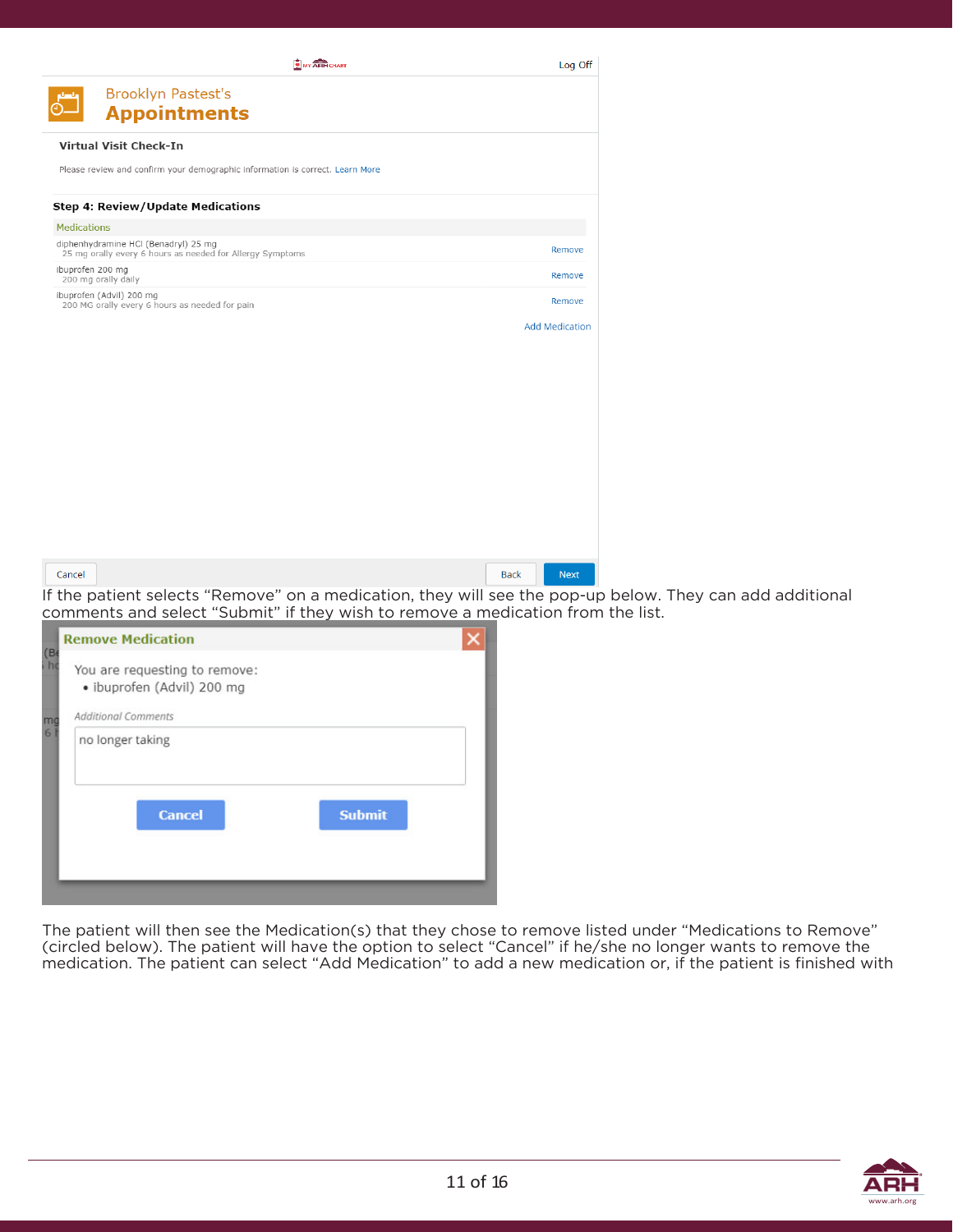medication updates, the patient can click on "Next."

MY ARH CHART

| <b>Brooklyn Pastest's</b><br><b>Appointments</b>                                                  |                                |
|---------------------------------------------------------------------------------------------------|--------------------------------|
| <b>Virtual Visit Check-In</b>                                                                     |                                |
| Please review and confirm your demographic information is correct. Learn More                     |                                |
| <b>Step 4: Review/Update Medications</b>                                                          |                                |
| <b>Medications</b>                                                                                |                                |
| diphenhydramine HCl (Benadryl) 25 mg<br>25 mg orally every 6 hours as needed for Allergy Symptoms | Remove                         |
| ibuprofen 200 mg<br>200 mg orally daily                                                           | Remove                         |
| <b>Medications to Remove</b>                                                                      |                                |
| ibuprofen (Advil) 200 mg<br>200 MG orally every 6 hours as needed for pain                        | Cance<br><b>Add Medication</b> |
|                                                                                                   |                                |
|                                                                                                   |                                |
|                                                                                                   |                                |
|                                                                                                   |                                |
|                                                                                                   |                                |
|                                                                                                   |                                |
|                                                                                                   |                                |
| Cancel                                                                                            | <b>Next</b><br>Back            |

If the patient selects "Add Medication," he/she will see the pop-up below where selected medication(s) may be added along with details and additional comments. The patient would then select "Submit".

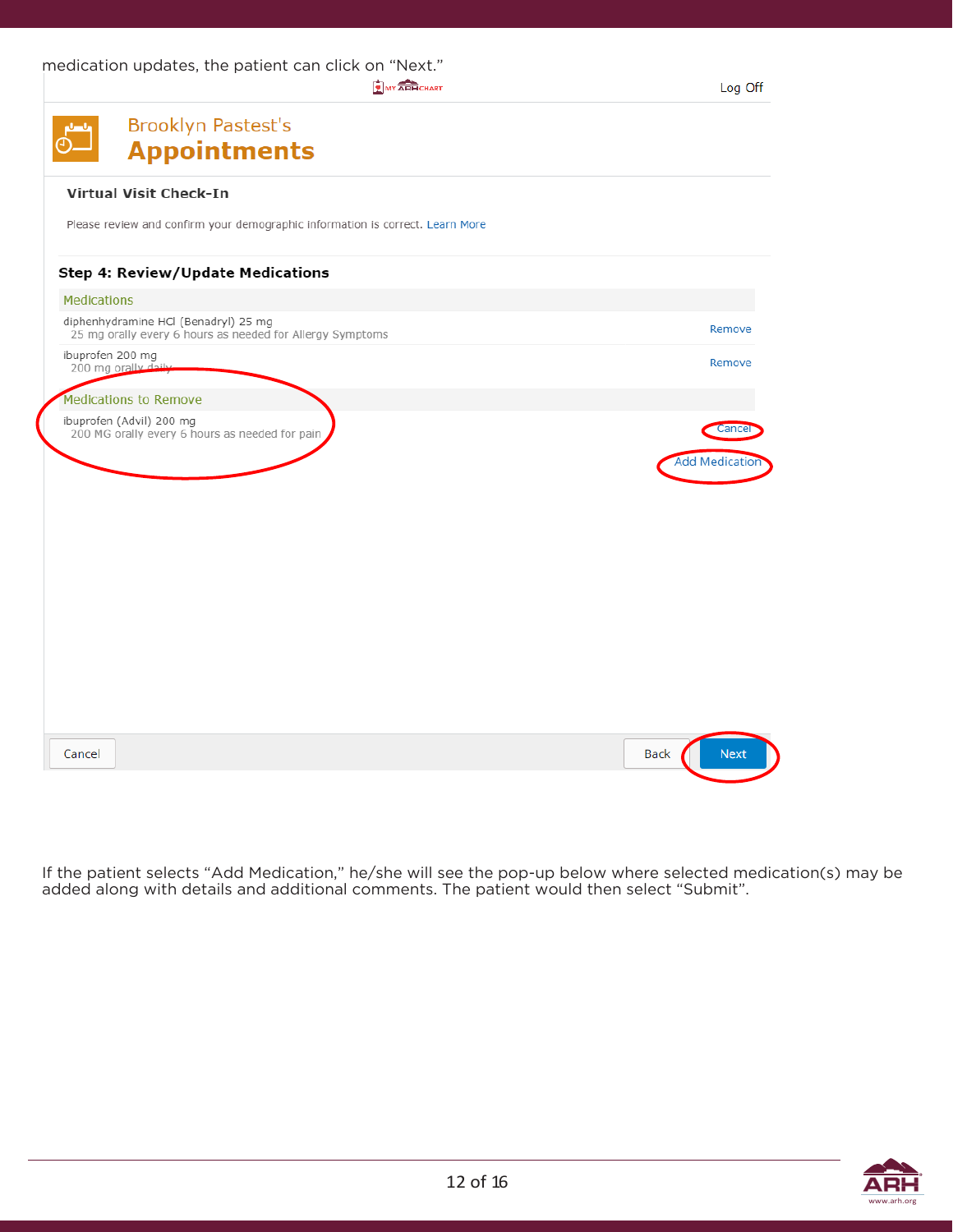| Medication (required)                                             |                                                 |  |
|-------------------------------------------------------------------|-------------------------------------------------|--|
| lisinopril 10 mg tablet                                           |                                                 |  |
| How many are you taking?                                          |                                                 |  |
| <none></none>                                                     | v                                               |  |
| How often are you taking?                                         |                                                 |  |
| <none></none>                                                     |                                                 |  |
| Why are you taking this medication?<br><b>Additional Comments</b> | Who prescribed this medication? (if applicable) |  |
|                                                                   |                                                 |  |

The patient will then see the medication(s) that he/she wanted to add listed under "Medications to Add" (circled below). The patient will have the option to select "Cancel" if he/she no longer wants to add the medication. The patient will click on "Next" to move to the next step in the process.

|             | <b>WY ARH CHART</b>                                                                               | Log Off                    |
|-------------|---------------------------------------------------------------------------------------------------|----------------------------|
| 67          | <b>Brooklyn Pastest's</b><br><b>Appointments</b>                                                  |                            |
|             | Virtual Visit Check-In                                                                            |                            |
|             | Please review and confirm your demographic information is correct. Learn More                     |                            |
|             | <b>Step 4: Review/Update Medications</b>                                                          |                            |
| Medications |                                                                                                   |                            |
|             | diphenhydramine HCl (Benadryl) 25 mg<br>25 mg orally every 6 hours as needed for Allergy Symptoms | Remove                     |
|             | ibuprofen 200 mg<br>200 mg orally daily                                                           | Remove                     |
|             | <b>Medications to Remove</b>                                                                      |                            |
|             | ibuprofen (Advil) 200 mg<br>200 MG orally every 6 hours as needed for pain                        | Cancel                     |
|             | <b>Medications to Add</b>                                                                         |                            |
|             | lisinopril 10 mg tablet                                                                           | Cancel                     |
|             |                                                                                                   | <b>Add Medication</b>      |
|             |                                                                                                   |                            |
|             |                                                                                                   |                            |
|             |                                                                                                   |                            |
|             |                                                                                                   |                            |
|             |                                                                                                   |                            |
|             |                                                                                                   |                            |
|             |                                                                                                   |                            |
|             |                                                                                                   |                            |
| Cancel      |                                                                                                   | <b>Back</b><br><b>Next</b> |
|             | $\cdots$<br>$\cdot$ $\cdot$<br>. .<br>.                                                           | . .                        |

Once the patient has reviewed their medications, the patient will review their listed allergies and have the same options to add/remove as with medications. An example of the "Add Allergy" pop-up appears below.

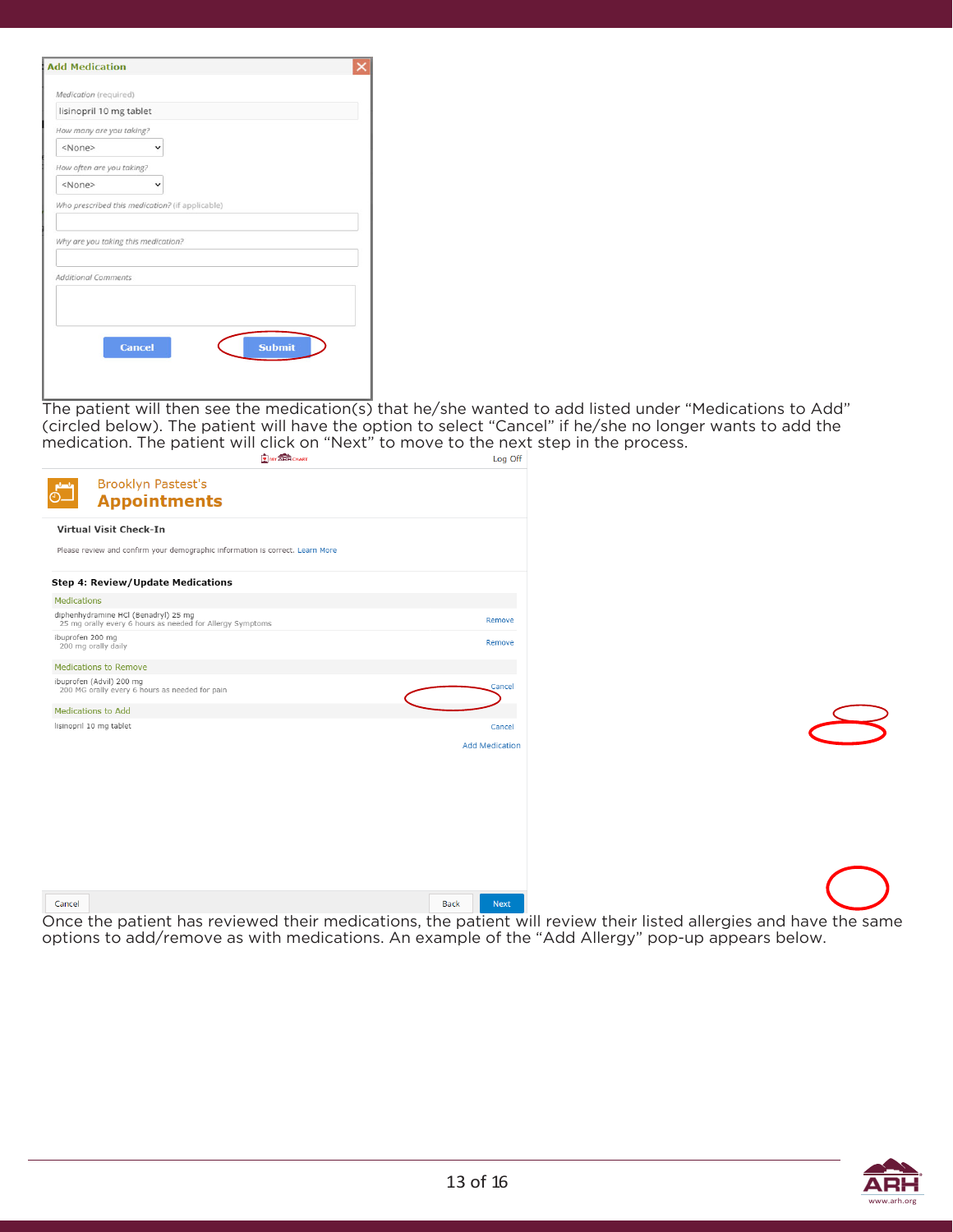| <b>Brooklyn Pastest's</b><br><b>Appointments</b>                              |                     | Log Off                    |
|-------------------------------------------------------------------------------|---------------------|----------------------------|
|                                                                               |                     |                            |
| Virtual Visit Check-In                                                        |                     |                            |
| Please review and confirm your demographic information is correct. Learn More |                     |                            |
| Step 5: Review/Update Allergies                                               |                     |                            |
| Allergies                                                                     | <b>Last Updated</b> |                            |
| atorvastatin [From Lipitor]                                                   | Sep 23, 2020        | Remove                     |
| peanut                                                                        | Sep 23, 2020        | Remove                     |
| Penicillins                                                                   | Sep 23, 2020        | Remove                     |
| sulfamethoxazole [From Bactrim]                                               | Sep 23, 2020        | Remove                     |
| trimethoprim [From Bactrim]                                                   | Sep 23, 2020        | Remove                     |
| Allergies to Add                                                              |                     |                            |
| latex                                                                         |                     | Cancel                     |
|                                                                               |                     | <b>Add Allergy</b>         |
|                                                                               |                     |                            |
|                                                                               |                     |                            |
|                                                                               |                     |                            |
|                                                                               |                     |                            |
|                                                                               |                     |                            |
|                                                                               |                     |                            |
|                                                                               |                     |                            |
| Cancel                                                                        |                     | <b>Back</b><br><b>Next</b> |
|                                                                               |                     |                            |
| <b>Add Allergy</b>                                                            |                     |                            |
| Allergy (required)                                                            |                     |                            |
| latex                                                                         |                     |                            |
|                                                                               |                     |                            |
| Severity                                                                      |                     |                            |
| Mild                                                                          |                     |                            |
| Reaction                                                                      |                     |                            |
|                                                                               |                     |                            |
| <b>Additional Comments</b>                                                    |                     |                            |
|                                                                               |                     |                            |
|                                                                               |                     |                            |
|                                                                               |                     |                            |
|                                                                               |                     |                            |
|                                                                               |                     |                            |
| <b>Cancel</b>                                                                 | <b>Submit</b>       |                            |

The patient will then be prompted to complete any needed consent forms. As with any visit, the patient will need to complete the "Conditions of Treatment" for each and every Portal Virtual Visit. The patient will need to complete the Virtual Visit Consent Form, Advanced Directives, AIDS Consent, and Notice of Privacy, annually. The patient will be prompted to complete all forms at their first Portal Virtual Visit. The annual forms will then prompt for completion again after 365 days have passed. To complete the forms, the patient will need to click the radio button signifying the patient is agreeing to the terms and conditions outlined in each form. This must be done before the patient will be allowed to continue to the next form or "Start Visit."

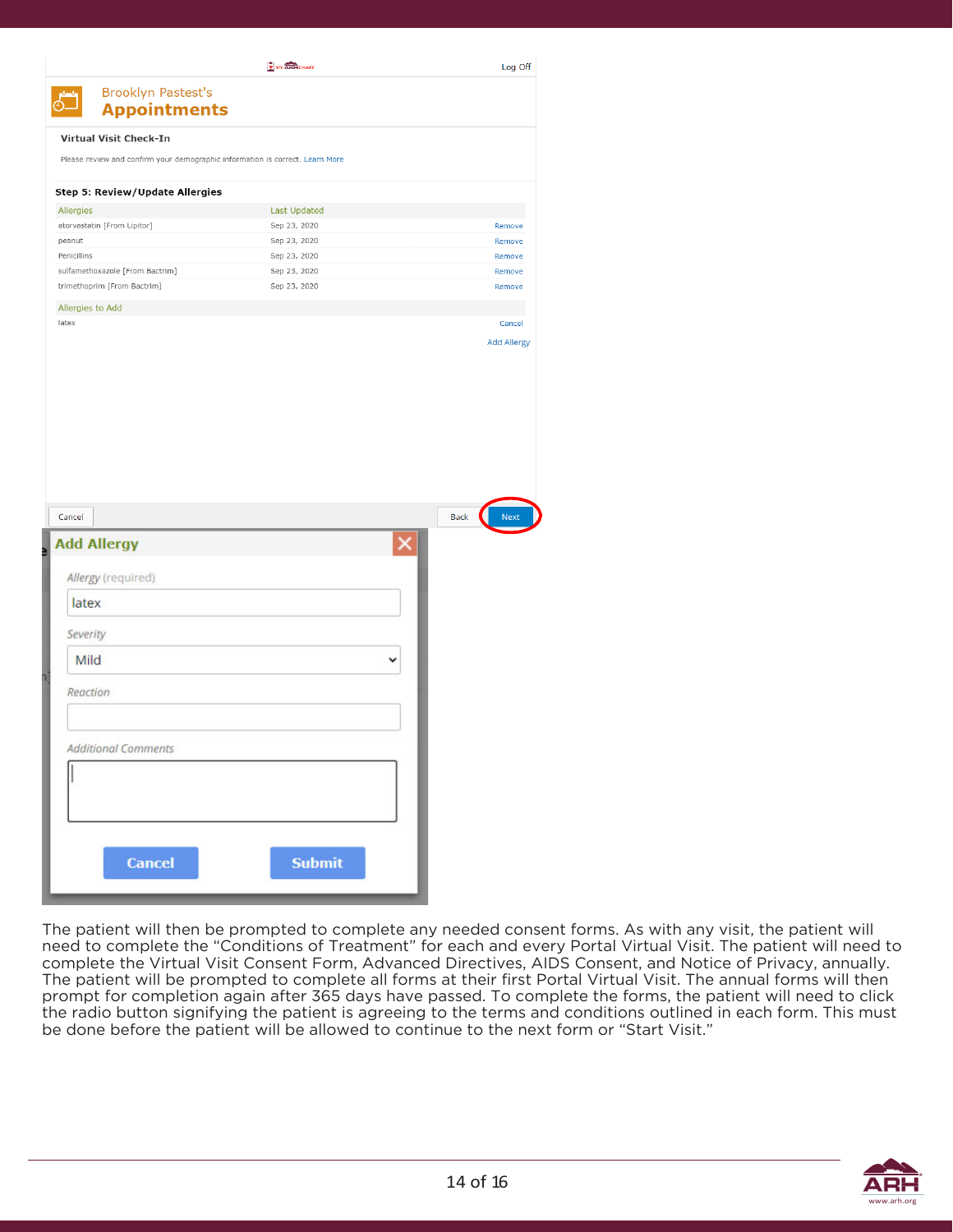|           | <b>E MY ARTICHART</b>                                                                                                                                                                                                                                                                                                                                                                                                       | Log Off            | <b>WY ARHOURI</b>                                                                                                                                                                                                                                                                                                                                                                                                  | Log Off                          |
|-----------|-----------------------------------------------------------------------------------------------------------------------------------------------------------------------------------------------------------------------------------------------------------------------------------------------------------------------------------------------------------------------------------------------------------------------------|--------------------|--------------------------------------------------------------------------------------------------------------------------------------------------------------------------------------------------------------------------------------------------------------------------------------------------------------------------------------------------------------------------------------------------------------------|----------------------------------|
|           | <b>Brooklyn Pastest's</b>                                                                                                                                                                                                                                                                                                                                                                                                   |                    | <b>Brooklyn Pastest's</b>                                                                                                                                                                                                                                                                                                                                                                                          |                                  |
|           | <b>Appointments</b>                                                                                                                                                                                                                                                                                                                                                                                                         |                    | <b>Appointments</b>                                                                                                                                                                                                                                                                                                                                                                                                |                                  |
|           |                                                                                                                                                                                                                                                                                                                                                                                                                             |                    | אפצוטותו חינווות וויב ווה. גט טטנטור כרפות רפטטרפט טר כרפטונ ווואסט צו חינווין אטערכפ. אוטעוס טווא טכנטווה טיב מורופט טיפר גט ט כטוויבמטר<br>agency or attorney, I agree to pay court costs and reasonable attorney's fees. I agree that overpayments collected on the above                                                                                                                                       |                                  |
|           | <b>Step 6: Conditions of Treatment</b>                                                                                                                                                                                                                                                                                                                                                                                      |                    | admission or outpatient treatments may be applied directly to an unpaid account which is the responsibility of the patient or the<br>responsible party at the time of overpayment. Should I enter into an agreement with ARH for the installment payment of any sums                                                                                                                                               |                                  |
|           | <b>Conditions of Treatment</b>                                                                                                                                                                                                                                                                                                                                                                                              |                    | owing for my account, it is understood and agreed that if any installment is not paid when due, any and all other installments, at the<br>option of ARH, shall become due and payable immediately.                                                                                                                                                                                                                 |                                  |
|           | <b>Conditions of Treatment</b>                                                                                                                                                                                                                                                                                                                                                                                              |                    | 9. Authorization to cross-apply credit balances                                                                                                                                                                                                                                                                                                                                                                    |                                  |
|           | Account Number: E10000000055                                                                                                                                                                                                                                                                                                                                                                                                |                    | I acknowledge that payment is due ARH upon completion and in consideration of the services rendered to me as a patient of ARH.<br>I also understand that some or all of the payment due for services rendered to me may be my responsibility (i.e. self-pay obligation,                                                                                                                                            |                                  |
|           | Conditions of Treatment and Responsibility for Payment                                                                                                                                                                                                                                                                                                                                                                      |                    | deductible or coinsurance responsibility or non-covered services liability). To the extent that a credit balance is created by my payment<br>to ARH of any self-pay, deductible, coinsurance or non-covered services liability amount, I authorize ARH to apply the full amount of                                                                                                                                 |                                  |
|           | 1. General consent for treatment<br>I, the undersigned Patient, understand I may be suffering from a condition which requires medical care and treatment, and hereby<br>consent to such hospital inpatient, outpatient, or clinic care encompassing routine diagnostic procedures and medical treatment as                                                                                                                  |                    | such overpayment against any outstanding self-pay, deductible, coinsurance or non-covered services liability debit balance that may<br>exist related to services provided to me at this or any other ARH facility. I further understand that to the extent that a credit balance<br>remains after the cross-application of any overpayment to any of my open accounts, ARH will promptly refund such amount to me. |                                  |
|           | deemed necessary by my physician, his/her assistants or designees. I also grant permission for physicians in training and/or other<br>healthcare students, under supervision, to participate in my care. I am aware that the practice of medicine and surgery is not an exact                                                                                                                                               |                    | 10. Acknowledgement of Patient Rights & Responsibilities<br>I acknowledge that the ARH Patient Rights & Responsibilities have been made available to me prior to treatment either by means of (a)                                                                                                                                                                                                                  |                                  |
|           | science and that no guarantees have been made to me concerning the results of examination or treatment.<br>As part of medical procedures or tests, you may be tested for human immunodeficiency virus infection (HIV), hepatitis, or other blood-<br>borne infectious disease if your healthcare provider orders the test. Testing is voluntary and will be used only for diagnostic or treatment                           |                    | postings<br>in registration area; (b) receiving a copy of the ARH Patient Handbook, or (c) receiving a handout of the Rights & Responsibilities.                                                                                                                                                                                                                                                                   |                                  |
|           | purposes. You have the right to decline these tests by notifying your healthcare provider. The results of HIV testing are confidential and<br>will not be released without your authorization except as allowed or reauired by law.                                                                                                                                                                                         |                    | 11. Health Information Exchanges and Networks                                                                                                                                                                                                                                                                                                                                                                      |                                  |
|           | I consent to taking of photographs and/or motion picture during the procedure, if deemed necessary during the procedure for the<br>purpose of medical diagnosis and treatment. I understand that any photographs or motion pictures are to be retained by the facility and<br>only released with my permission. I acknowledge that video monitoring may be used in the hospital for treatment and patient safety            |                    | ARH participates in healthcare exchanges and networks to facilitate secure communications between providers. Making patient<br>healthcare information available to participating healthcare providers through exchanges and networks promotes efficient and quality<br>healthcare for patients. ARH makes our patients' healthcare information available to state health information exchanges and networks        |                                  |
| purposes. | Also, I grant permission for the use of my Social Security number for the purposes of treatment, payment, other healthcare operations,                                                                                                                                                                                                                                                                                      |                    | who have a need to know for purposes of treatment, payment, and healthcare operations. Participation in these exchanges or networks<br>is voluntary and is not a conditions of receiving care. You may choose not to allow your information to be available through KHIE,                                                                                                                                          |                                  |
|           | and where required by either Federal State or other statute. I understand I may withhold my Social Security Number except where<br>reauired by Federal or State law.                                                                                                                                                                                                                                                        |                    | WVHIN or other networks by opting out of this service. Please let us know if you have questions or choose not to make your<br>information available to these exchanges and networks.                                                                                                                                                                                                                               |                                  |
|           | 2. Release of information                                                                                                                                                                                                                                                                                                                                                                                                   |                    | If you choose to opt-out of this service, your information will not be shared with any health information networks unless you change your<br>mind. You can change your selection at any time in the future. Please let us know if you wish to maker this change.                                                                                                                                                   |                                  |
|           | I hereby authorize the release of my medical records, or any portion thereof, to insurance companies, health maintenance organizations,<br>healthcare plans, workers compensation companies, or peer review organizations who may be directly or indirectly responsible for the                                                                                                                                             |                    | This authorization is voluntary. I release and agree to hold ARH, its facilities, affiliates, subsidiaries, officers, directors, employees, agents                                                                                                                                                                                                                                                                 |                                  |
| payment   | or review of services rendered to me at the hospital/clinic. I also authorize the release to any collection agency, or to any attorney for the                                                                                                                                                                                                                                                                              |                    | and independent contractors harmless from and against any and all liabilities, damages, claims, causes of actions or directly or indirectly<br>related to any action taken pursuant to this Authorization. (required)                                                                                                                                                                                              |                                  |
|           | hospital/clinic and information which may be necessary for the completion of any documents or forms required to secure payment for<br>medical services, or for any other legitimate purpose. I further consent to the release of medical records, or any portion thereof, including<br>insurance information, to any referring or treating physician or healthcare facility in any way involved in my ongoing or subsequent |                    | $\bullet$<br>confirm I have read and agree to the above terms and conditions                                                                                                                                                                                                                                                                                                                                       |                                  |
|           | medical care and treatment.                                                                                                                                                                                                                                                                                                                                                                                                 |                    |                                                                                                                                                                                                                                                                                                                                                                                                                    |                                  |
| Cancel    | <b>Back</b>                                                                                                                                                                                                                                                                                                                                                                                                                 | <b>Start Visit</b> | Cancel                                                                                                                                                                                                                                                                                                                                                                                                             | <b>Start Visi</b><br><b>Back</b> |

Once the patient has selected "Start Visit," they will be placed in the virtual waiting room where they will wait for clinical staff to connect with them to start their Portal Virtual Visit.



If a patient accidentally disconnects or experiences technical problems, they can resume the visit for up to 90 minutes from the disconnect. The patient will need to click on the "Resume" button (see below) to continue their visit.